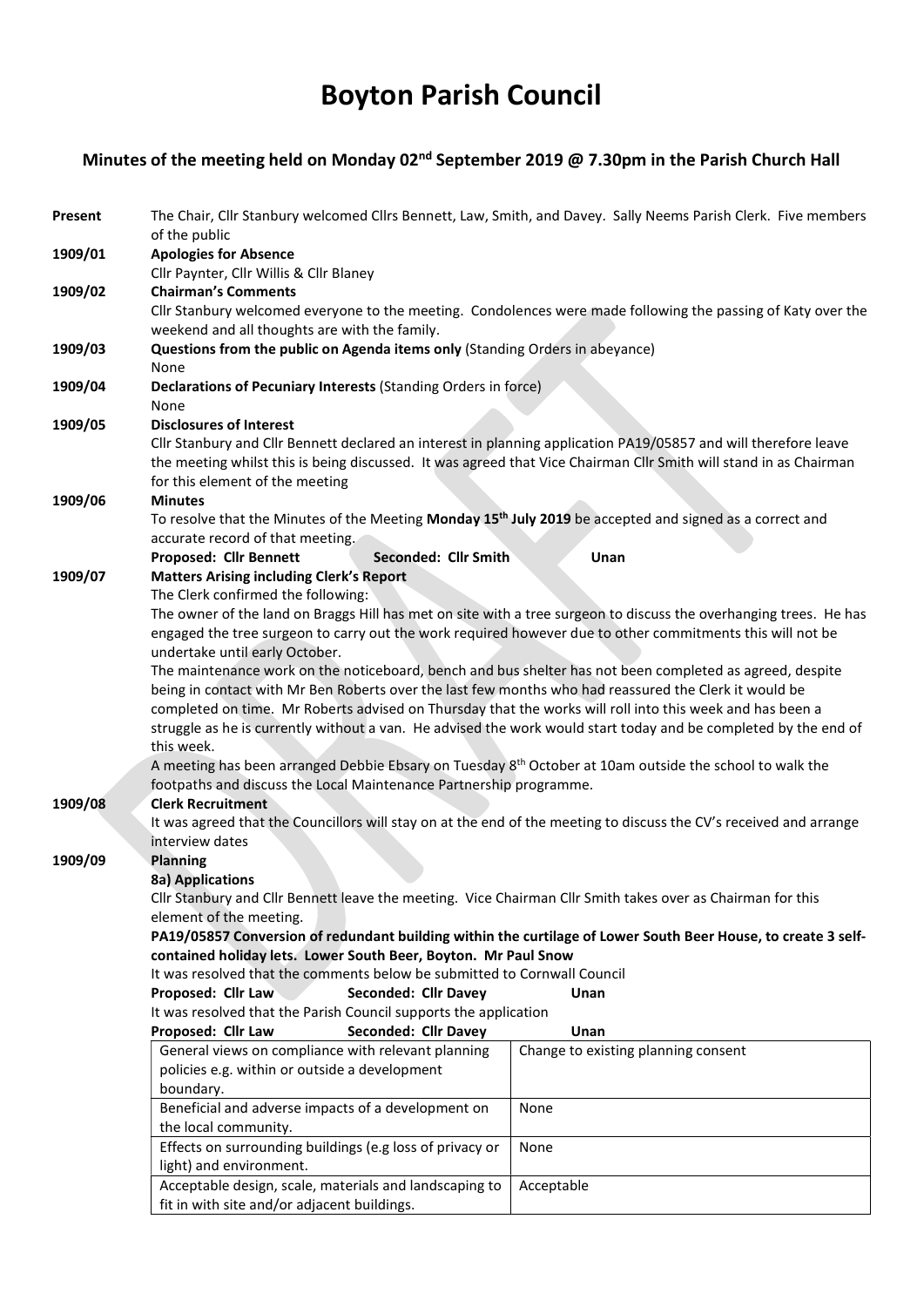| Problems with site access or parking.               | None                                                  |  |  |
|-----------------------------------------------------|-------------------------------------------------------|--|--|
| Adequacy of highway network to cope with additional | Adequate                                              |  |  |
| traffic and related safety issues.                  |                                                       |  |  |
| Adequacy of local services and/or infrastructure to | Adequate                                              |  |  |
| cater for a development.                            |                                                       |  |  |
| Particular features existing onsite which should be | Roadside hedge to be retained                         |  |  |
| retained.                                           |                                                       |  |  |
| Problems with noise, dust, smell or fumes or any    | None                                                  |  |  |
| other adverse impact on the amenity of local        |                                                       |  |  |
| residents.                                          |                                                       |  |  |
| Any suggestions to improve the proposed             | None                                                  |  |  |
| development.                                        |                                                       |  |  |
| Local Knowledge / Previous History                  | See previous application. Must remain as holiday lets |  |  |
|                                                     |                                                       |  |  |

Cllr Stanbury and Cllr Bennett return to the meeting

## PA19/06015 New access on to highway and new farm track to gain essential access to poultry unit. Dunns, Boyton. Mr and Mrs G & P Coulter-Smith

It was resolved that the comments below be submitted to Cornwall Council Proposed: Cllr Smith Seconded: Cllr Bennett Unan

| General views on compliance with relevant planning       | Haven't complied with planning procedure.             |  |  |
|----------------------------------------------------------|-------------------------------------------------------|--|--|
| policies e.g. within or outside a development            | Construction is at an advanced stage before           |  |  |
| boundary.                                                | consultation, thus generating numerous complaints     |  |  |
|                                                          | from residents                                        |  |  |
| Beneficial and adverse impacts of a development on       | Beneficial: should ensure lorries no longer come into |  |  |
| the local community.                                     | the village to turn around                            |  |  |
| Effects on surrounding buildings (e.g loss of privacy or | None                                                  |  |  |
| light) and environment.                                  |                                                       |  |  |
| Acceptable design, scale, materials and landscaping to   | Landscaping: before completion, hedges that have      |  |  |
| fit in with site and/or adjacent buildings.              | been burst through should be made good and the        |  |  |
|                                                          | new earth bank to be planted with traditional local   |  |  |
|                                                          | hedgerow plants. Splay: area should be concreted to   |  |  |
|                                                          | depth of 200mm so there is no debris on the highway   |  |  |
| Problems with site access or parking.                    | N/A                                                   |  |  |
| Adequacy of highway network to cope with additional      | Adequate                                              |  |  |
| traffic and related safety issues.                       |                                                       |  |  |
| Adequacy of local services and/or infrastructure to      | N/A                                                   |  |  |
| cater for a development.                                 |                                                       |  |  |
| Particular features existing onsite which should be      | Hedges to be made good and earth bank to be           |  |  |
| retained.                                                | planted as detailed above                             |  |  |
| Problems with noise, dust, smell or fumes or any         | None                                                  |  |  |
| other adverse impact on the amenity of local             |                                                       |  |  |
| residents.                                               |                                                       |  |  |
| Any suggestions to improve the proposed                  | As above                                              |  |  |
| development.                                             |                                                       |  |  |
| Local Knowledge / Previous History                       | Track is already under construction and residents     |  |  |
|                                                          | have complained about the principle of starting work  |  |  |
|                                                          | before consultation. The existing track has been used |  |  |
|                                                          | successfully since the approval of the poultry unit   |  |  |

### PA19/01974 To site a high-quality log cabin in the owner's field to provide a residence. Dunns, Boyton. Mr and Mrs G & P Coulter-Smith

It was resolved that the comments below be submitted to Cornwall Council Proposed: Cllr Bennett Seconded: Cllr Smith Unan

| General views on compliance with relevant planning | Application is made under planning policy 7 however |  |
|----------------------------------------------------|-----------------------------------------------------|--|
| policies e.g. within or outside a development      | the Parish Council is concerned that the current    |  |
| boundary.                                          | owner / manager is proposing to sell the existing   |  |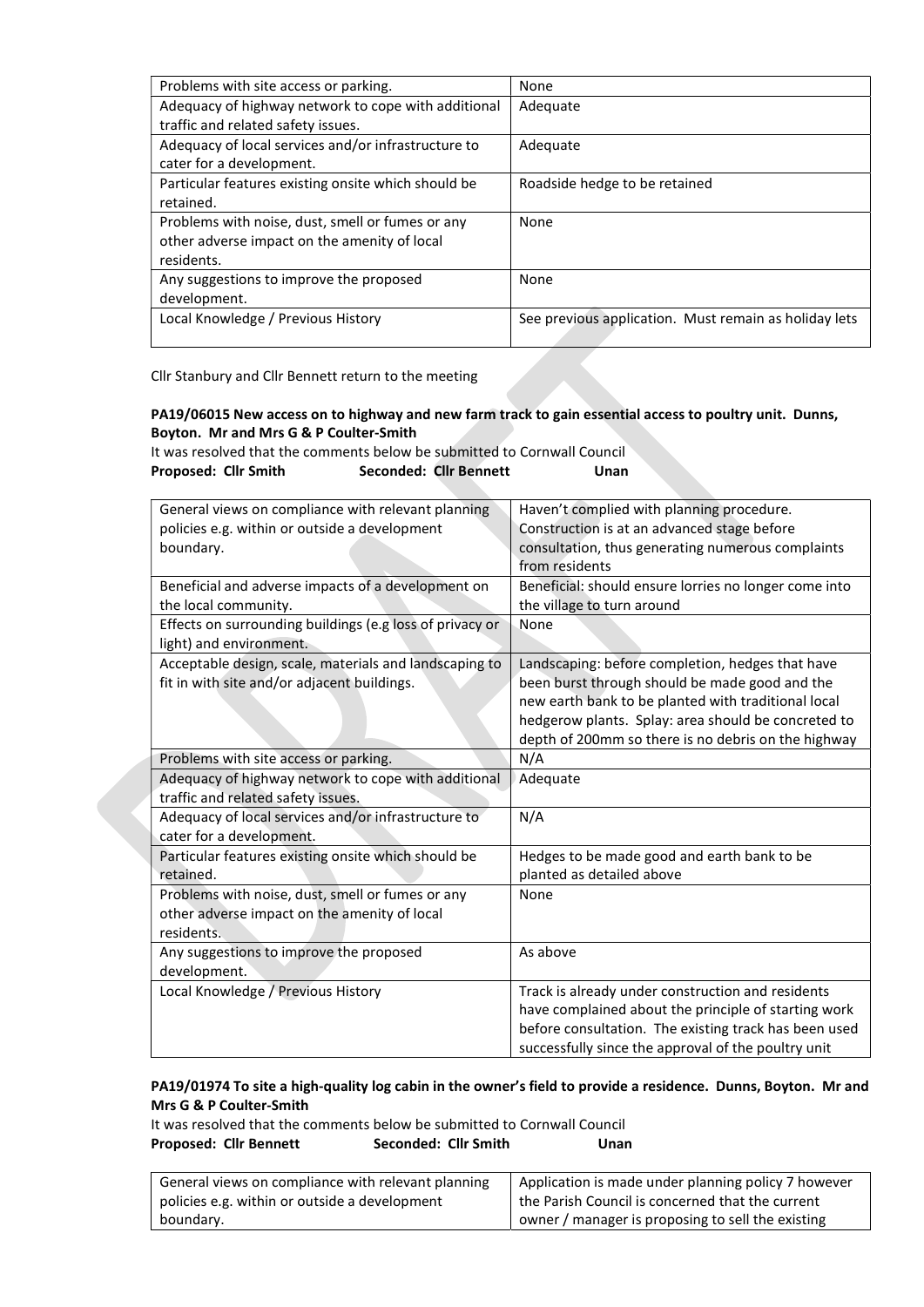|                                                                                                                | residence on site, to build a new house to service the<br>existing business                                                   |  |  |
|----------------------------------------------------------------------------------------------------------------|-------------------------------------------------------------------------------------------------------------------------------|--|--|
| Beneficial and adverse impacts of a development on<br>the local community.                                     | Adverse: not necessary when an existing building<br>already exists. New dwelling in isolated rural location                   |  |  |
| Effects on surrounding buildings (e.g loss of privacy or<br>light) and environment.                            | None                                                                                                                          |  |  |
| Acceptable design, scale, materials and landscaping to<br>fit in with site and/or adjacent buildings.          | Unacceptable scale and design                                                                                                 |  |  |
| Problems with site access or parking.                                                                          | N/A                                                                                                                           |  |  |
| Adequacy of highway network to cope with additional<br>traffic and related safety issues.                      | N/A                                                                                                                           |  |  |
| Adequacy of local services and/or infrastructure to<br>cater for a development.                                | N/A                                                                                                                           |  |  |
| Particular features existing onsite which should be<br>retained.                                               | N/A                                                                                                                           |  |  |
| Problems with noise, dust, smell or fumes or any<br>other adverse impact on the amenity of local<br>residents. | None                                                                                                                          |  |  |
| Any suggestions to improve the proposed<br>development.                                                        | None                                                                                                                          |  |  |
| Local Knowledge / Previous History                                                                             | Adjacent planning application for rural workers<br>supervisory dwelling recently refused (planning<br>application PA17/11622) |  |  |

It was agreed to treat both Planning Applications PA19/06015 and PA19/01974 together Proposed: Cllr Bennett Seconded: Cllr Law Unan

It was resolved that the Parish Council refuse the applications PA19/06015 and PA19/01974<br>Proposed: Clir Bennett Seconded: Clir Law Unan Proposed: Cllr Bennett

|         | 8b) Decisions                                                                                                            |                      |         |                                                                                                                    |  |  |
|---------|--------------------------------------------------------------------------------------------------------------------------|----------------------|---------|--------------------------------------------------------------------------------------------------------------------|--|--|
|         | <b>None</b>                                                                                                              |                      |         |                                                                                                                    |  |  |
|         | 8c) Other Details                                                                                                        |                      |         |                                                                                                                    |  |  |
|         | None                                                                                                                     |                      |         |                                                                                                                    |  |  |
| 1909/10 | <b>Finance</b>                                                                                                           |                      |         |                                                                                                                    |  |  |
|         | It was resolved to approve accounts for payments:                                                                        |                      |         |                                                                                                                    |  |  |
|         | <b>Sally Neems</b>                                                                                                       | 791                  | £393.12 |                                                                                                                    |  |  |
|         | Sally Neems                                                                                                              | 792                  | £4.00   |                                                                                                                    |  |  |
|         | <b>Sally Neems</b>                                                                                                       | 793                  | £95.40  |                                                                                                                    |  |  |
|         | <b>Proposed: Cllr Bennett</b>                                                                                            | Seconded: Cllr Davey |         | Unan                                                                                                               |  |  |
| 1909/11 | Correspondence                                                                                                           |                      |         |                                                                                                                    |  |  |
|         | Noted                                                                                                                    |                      |         |                                                                                                                    |  |  |
| 1909/12 | <b>VE Celebrations</b>                                                                                                   |                      |         |                                                                                                                    |  |  |
|         |                                                                                                                          |                      |         | It was advised that volunteers have expressed an interest to help with an event and therefore a working            |  |  |
|         | committee would be beneficial. A meeting will be held on Wednesday 9 <sup>th</sup> October 2019 at 7.30pm at the village |                      |         |                                                                                                                    |  |  |
|         | hall to get as many ideas and volunteers as possible                                                                     |                      |         |                                                                                                                    |  |  |
| 1909/13 | <b>Cider Press Road Signs</b>                                                                                            |                      |         |                                                                                                                    |  |  |
|         | Following a query from a Parishioner, Cornwall Council are looking to put Cider Press Road signs in place.               |                      |         |                                                                                                                    |  |  |
|         | Cornwall Council confirmed that there would be no charge to Boyton Parish Council. It was agreed that this               |                      |         |                                                                                                                    |  |  |
|         | would be a good idea and the Clerk will email Highways confirming this.                                                  |                      |         |                                                                                                                    |  |  |
| 1909/14 | <b>Members' Questions</b>                                                                                                |                      |         |                                                                                                                    |  |  |
|         |                                                                                                                          |                      |         | Cllr Bennett questioned whether additional salt needed to be ordered for the salt bins. He does feel that there is |  |  |
|         | sufficient at the moment, so it was suggested that this be added to an Agenda later in the year.                         |                      |         |                                                                                                                    |  |  |
|         |                                                                                                                          |                      |         | Cllr Davey advised concerns had been raised regarding the holiday lets at Chelsfield Farm as they appear to have   |  |  |
|         |                                                                                                                          |                      |         | permanent residents. However, it is believed that they have an 11-month occupancy agreement in place. No           |  |  |
|         |                                                                                                                          |                      |         | further action to be taken at this time however if further complaints are made then this will be investigated.     |  |  |
|         |                                                                                                                          |                      |         | Cllr Davey is concerned by the rubbish that has been placed by the river bank within the house at the bottom of    |  |  |
|         |                                                                                                                          |                      |         | Braggs Hill (Cornwall side of Boyton Bridge). The Clerk will email Environmental Health to express the concern.    |  |  |
|         |                                                                                                                          |                      |         |                                                                                                                    |  |  |